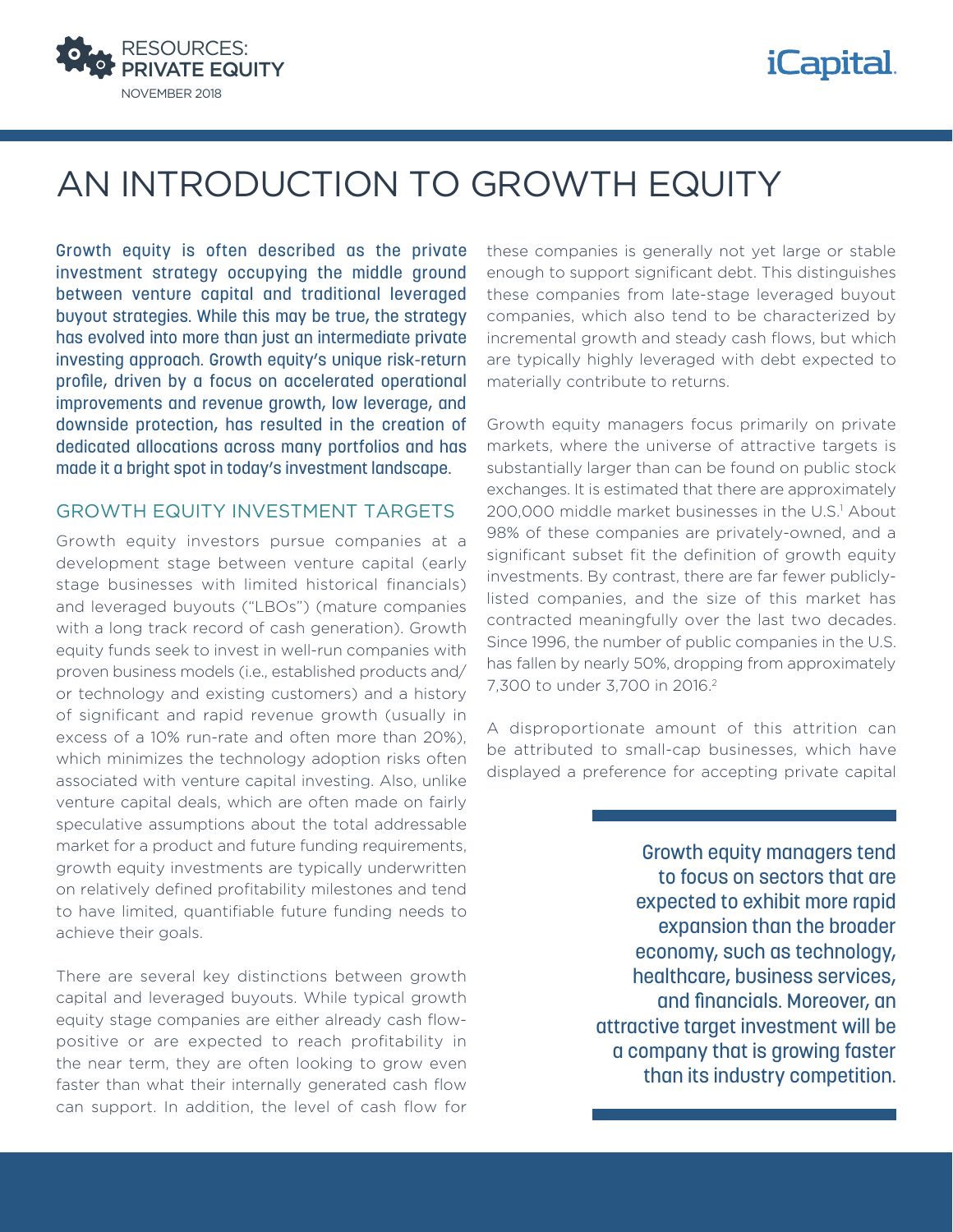in order to avoid the regulatory burdens of public markets. While the number of large cap IPOs has remained relatively steady, the number of smaller IPOs (defined as offerings with gross proceeds totaling less than \$100 million) has fallen precipitously since the late 1990s and early 2000s.<sup>3</sup> Smaller companies tend to exhibit stronger growth profiles than larger, more mature businesses; this trend has made it increasingly difficult to find growth in public markets, making exposure to private businesses crucial for growth investors.

### SOURCING

Growth equity investors typically use a combination of thematic thesis development and / or "cold calling" to identify prospective targets. An attractive growth equity investment target will often be growing faster than both its industry competition and the broader economy. Growth equity investors generally wait until the competitive landscape is more mature in order to identify a market leader. Similar to venture capital, however, growth equity firms focus their sourcing on sectors positioned for meaningful secular growth (in contrast to traditional LBOs, where the emphasis is often more on improving operational efficiencies and the use of debt to generate returns). As a result, growth equity managers tend to focus on sectors that are expected to exhibit more rapid expansion than the broader economy, such as technology, healthcare, business services, and financials. This focus, combined with growth equity's comparatively lower risk than venture, has made the asset class attractive in today's macroeconomic environment.

In addition, companies considering overtures from growth equity investors are often still owned by their founders or early management teams and have not yet taken any institutional capital. Because these companies are already stable and performing well, they typically don't need to raise outside capital and thus must be convinced of the investor's value proposition. This value typically comes in two (not mutually exclusive) forms:

(i) allowing founders to monetize a portion of their stake. In many cases, these businesses are beginning to think about succession planning and prefer to remain private. Growth equity managers are therefore well-positioned to provide the required capital and resources.

(ii) providing capital and resources to accelerate growth through greater investment in technology and new product development, enhanced sales and marketing, add-on acquisitions, and geographic expansion.

As a result, growth equity investors must be especially proactive in deal sourcing. In many cases, this means that team members will spend months or even years building a relationship with a target company's management team / founders to gain a better understanding of the business and to become the "buyer of choice" if, and when, that company seeks an institutional investor. In addition, many growth equity firms have developed in-house value-enhancement resources to position themselves competitively in today's market. This may include in-house operating partners or consultants, capital markets teams, and / or talent and recruiting teams, and may also include providing board-level strategic guidance, all of which serve to help portfolio companies manage growth and improve operations. Given the level of resources required to canvass a market that includes tens of thousands of businesses, leading growth equity managers that have developed meaningful scale often have a sourcing advantage over smaller firms that are

> Given the level of resources required to canvass a market that includes tens of thousands of businesses, leading growth equity managers that have developed meaningful scale often have a sourcing advantage over smaller firms that are unable to replicate their proactive origination efforts and value-add propositions.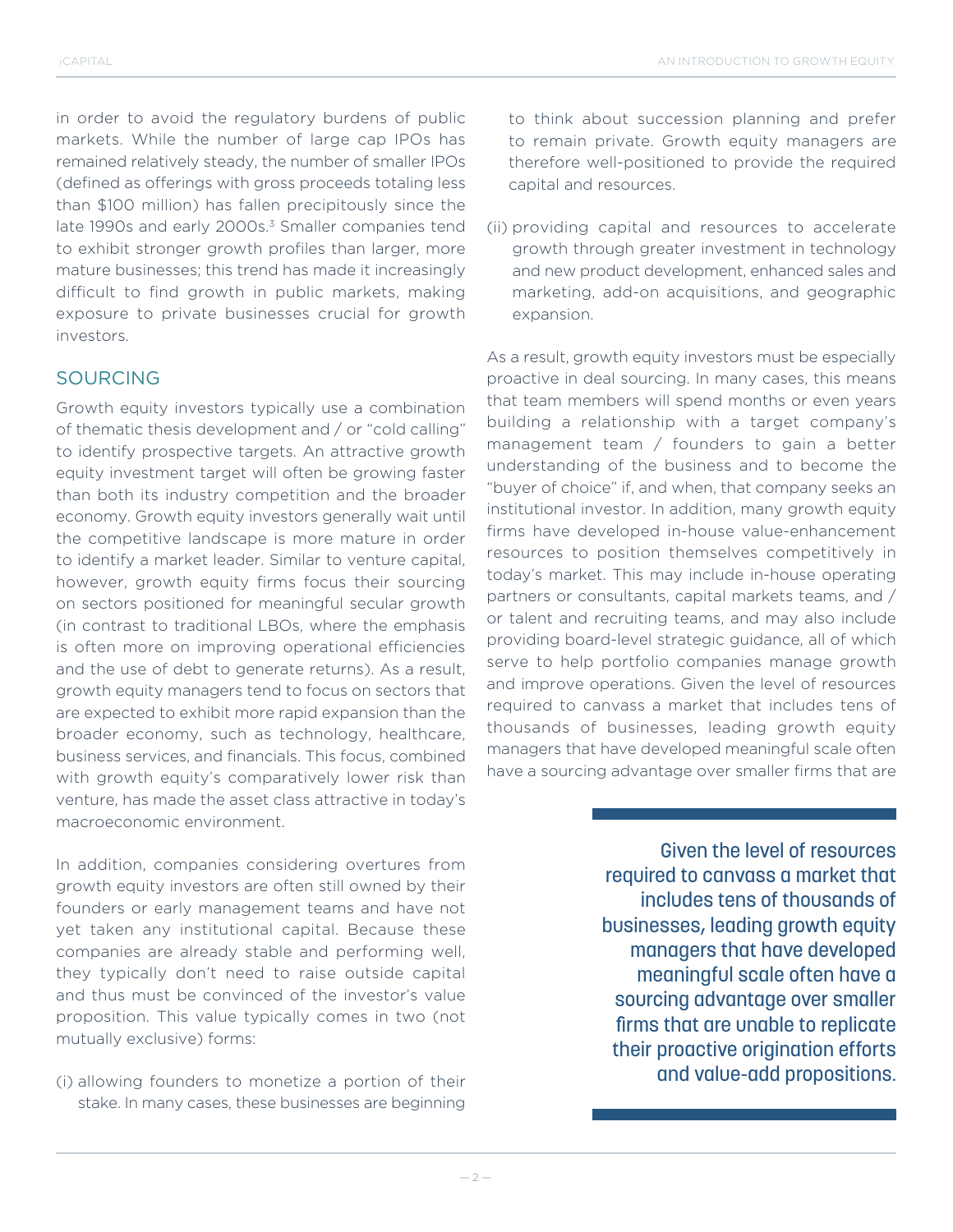unable to replicate their proactive origination efforts and value-add propositions.

### DOWNSIDE PROTECTION

Growth equity investments can be minority or majority in nature, but typically use little to no debt. The lack of financial leverage allows these businesses to be more flexible in the face of cyclical headwinds and mitigates risk for investors.

In addition, while both venture capital and growth investors will almost always take preferred equity or otherwise structure the investment to be senior to management's ownership, growth equity investors typically also benefit from a set of protective provisions and redemption rights. While these rights will vary from investment to investment, they generally include the right to approve material changes in business plans, new acquisitions or divestitures, capital issuance, the

hiring or firing of key employees, and other operational matters. Redemption rights are also heavily negotiated and generally based on either time elapsed since investment or testing business results against pre-set performance milestones or financial covenants.

## **CONCLUSION**

The unique characteristics of growth equity, shown in Figure 1, drive a distinct risk-reward profile that offers investors potentially attractive return prospects with a modest loss ratio. Growth equity investors often use minimal leverage and do not have to deal with technology / market adoption risk, while they enjoy the security of existing cashflow, comprehensive shareholder rights, reduced cyclicality and higher average secular growth rates. This combination of factors can be compelling in any environment, and even more so in the latter stages of the market cycle.

#### FIGURE 1

|                              | <b>Venture Capital</b>                                                 | <b>Growth Equity</b>                                             | <b>Leveraged Buyout</b>                              |
|------------------------------|------------------------------------------------------------------------|------------------------------------------------------------------|------------------------------------------------------|
| <b>Maturity</b>              | Early stage,<br>limited financial history                              | Inflection point,<br>unit economics proven                       | Mature, long track record<br>of cash generation      |
| <b>Profitability</b>         | Not profitable                                                         | May or may not be profitable,<br>but clear path to profitability | Profitable with a history<br>of EBITDA and cash flow |
| <b>Free Cash Flow</b>        | N <sub>0</sub>                                                         | Limited                                                          | Stable                                               |
| <b>Control Features</b>      | Typically minority                                                     | Minority or control                                              | Control                                              |
| <b>Debt</b>                  | <b>No</b>                                                              | Limited                                                          | Yes                                                  |
| <b>Protective Provisions</b> | Generally No                                                           | Generally yes                                                    | Yes                                                  |
| <b>Primary Risks</b>         | Market and product                                                     | Execution and management                                         | Credit default                                       |
| <b>Sources of Return</b>     | Revenue growth and fit<br>between product and strategic<br>buyer needs | Revenue growth, profitability<br>and strategic value             | Earning growth and<br>debt repayment                 |

Source: iCapital. For illustrative purposes only.